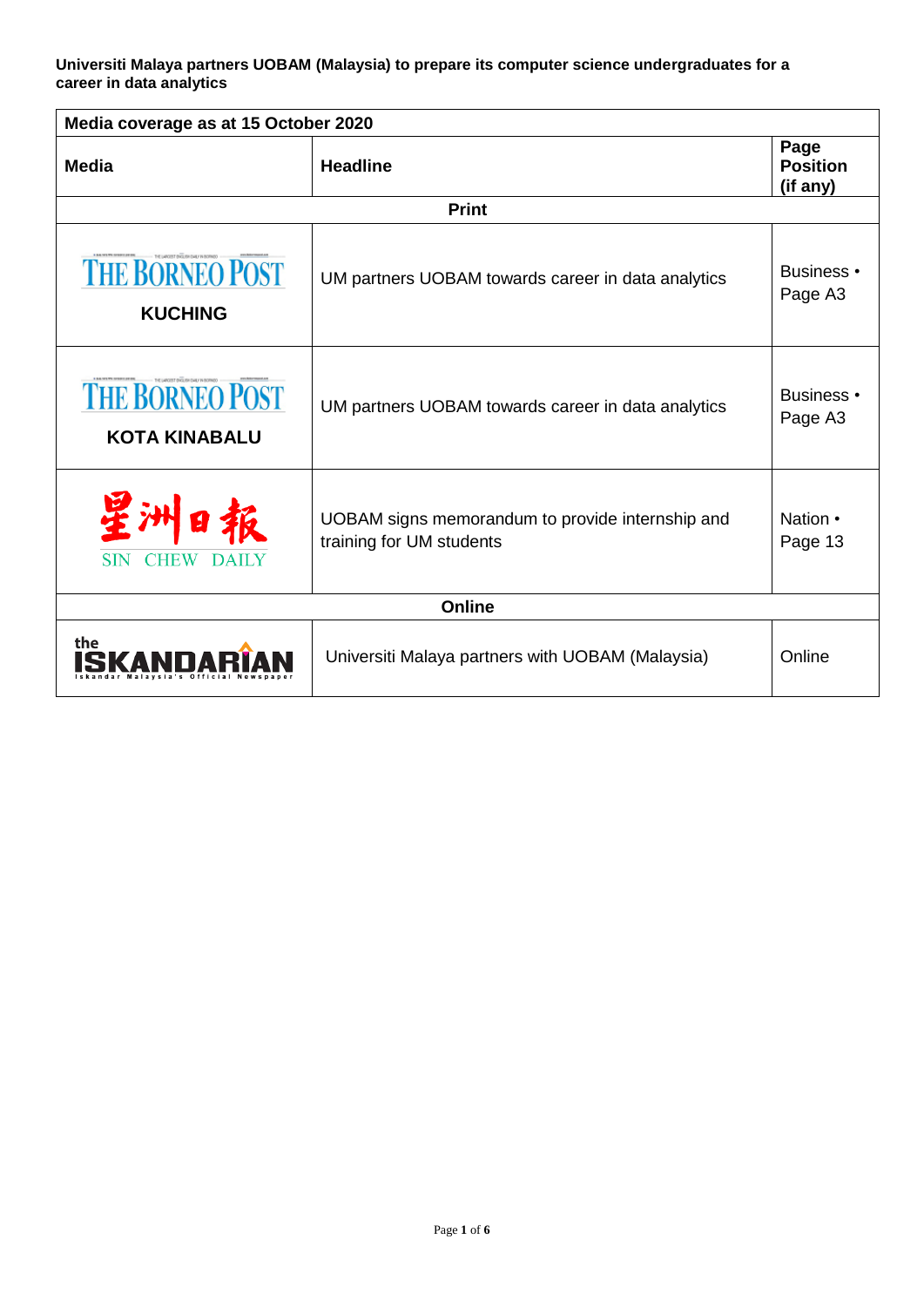Universiti Malaya partners UOBAM (Malaysia) to prepare its computer science undergraduates for a career in data analytics



## UM partners UOBAM towards career in data analytics

KUCHING: Universiti Malaya, represented by its Faculty<br>of Computer Science and Information Technology (FCSIT), has signed a memorandum of understanding (MoU) with UOB Asset Management (Malaysia) Berhad (UOBAM (Malaysia))<br>to collaborate on preparing computer science undergraduates for a successful career in data analytics.

Under the two-year collaboration, UOBAM (Malaysia) will offer the top 20 students<br>from Universiti Malaya's FSCIT an opportunity to participate in a year-long internship and to undergo a customised training programme as part of completing their Bachelor of Computer Science (Data Science) degree.

The internship programme with UOBAM (Malaysia) will provide these students the opportunity to learn in groups, to acquire interpersonal skills and to gain on-the-job learning experience<br>after having going through an initial two and a half years' theory with the tertiary institution.

According to Universiti Malaya Vice-Chancellor, Datuk Dr Abdul Rahim Hashim, the nation's premier university is always



Combination photo of (from left) Datuk Dr Abdul Rahim Hashim and Lim **Suet Ling** 

looking for strategic partnerships with leading industry players such as UOBAM (Malaysia).

'We are pleased to collaborate with UOBAM (Malaysia) as a strategic partner in providing data analytics expertise and a tailored learning experience for<br>our students. The partnership will create an industry-relevant internship and training programme and will prepare our students for a successful career in data technology. With increasing demand for skilled data analysts in Malaysia, Universiti Malaya recognises the need to prepare graduates who are adept at computing and analytics for the future.

They will be geared towards solving business challenges where they will have the opportunity to embrace life-long learning and upskilling or reskilling that is important as they enter the workforce."

Under the MoU, in addition to offering an internship and training programme, UOBAM (Malaysia) will also jointly organise data science competitions such as hackathons or FinTech labs with Universiti Malaya for more than 1,200 FSCIT students.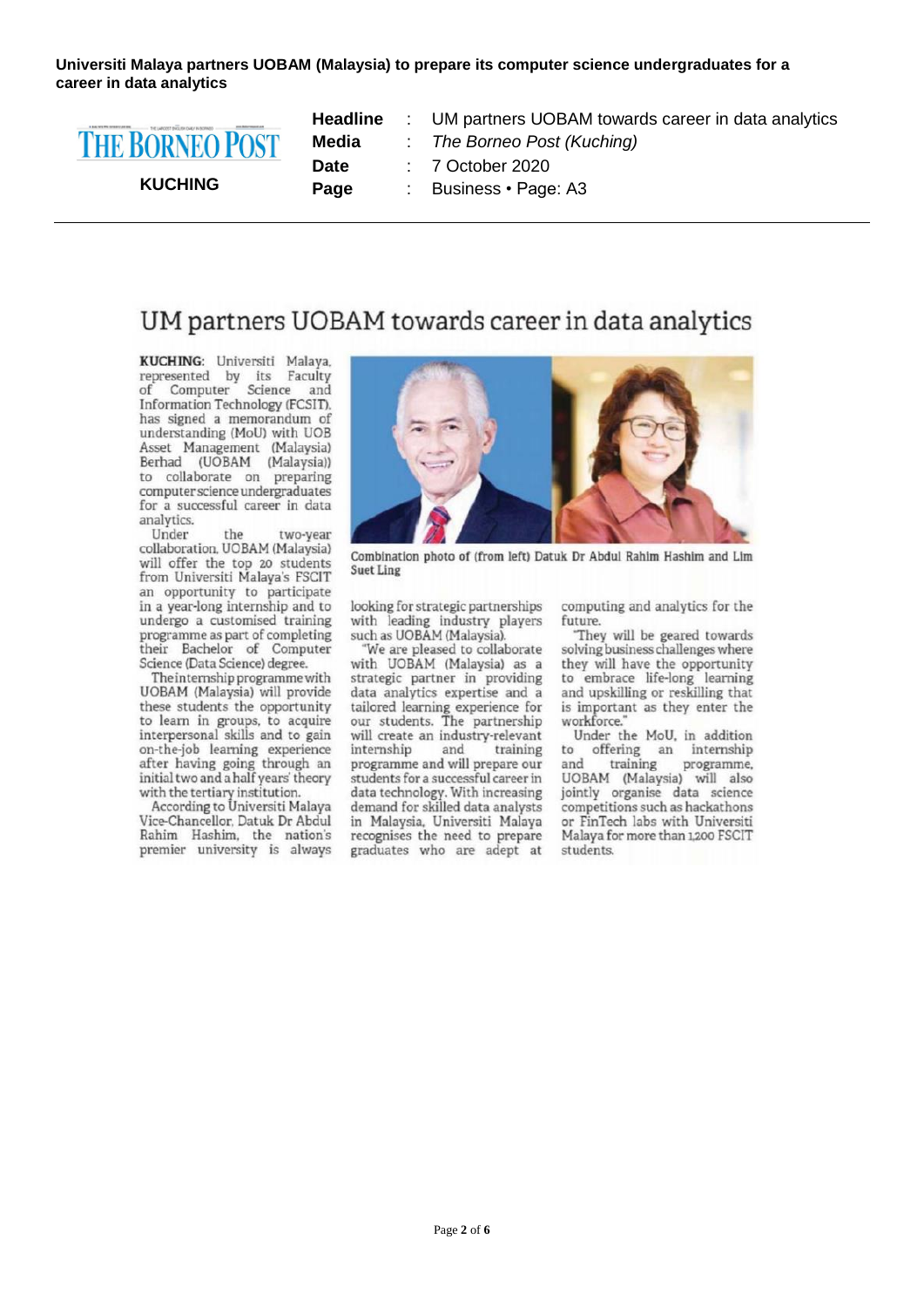**Universiti Malaya partners UOBAM (Malaysia) to prepare its computer science undergraduates for a career in data analytics**



**KOTA KINABALU**

**Headline** : UM partners UOBAM towards career in data analytics **Media** : *The Borneo Post (Kota Kinabalu)* **Date** : 7 October 2020 **Page** : Business • Page: A3

## UM partners UOBAM towards career in data analytics

**KUALA LUMPUR: Universiti** Malaya, represented by its<br>Faculty of Computer Science and Information Technology (FCSIT), has signed a memorandum of understanding (MoU) with UOB Asset Management (Malaysia) Berhad (UOBAM (Malaysia))<br>to collaborate on preparing computer science undergraduates for a successful career in data analytics.

Under the two-year collaboration, UOBAM (Malaysia) will offer the top 20 students from Universiti Malaya's FSCIT an opportunity to participate in a year-long internship and to undergo a customised training programme as part of completing their Bachelor of Computer Science (Data Science) degree.

The internship programme with UOBAM (Malaysia) will provide these students the opportunity to learn in groups, to acquire interpersonal skills and to gain on-the-job learning experience after having going through an initial two and a half years' theory with the tertiary institution.

According to Universiti Malaya Vice-Chancellor, Datuk Dr Abdul Rahim Hashim, the nation's premier university is always



Combination photo of (from left) Datuk Dr Abdul Rahim Hashim and Lim Suet Ling

looking for strategic partnerships with leading industry players<br>such as UOBAM (Malaysia).

"We are pleased to collaborate with UOBAM (Malaysia) as a strategic partner in providing data analytics expertise and a tailored learning experience for<br>our students. The partnership will create an industry-relevant internship and training programme and will prepare our students for a successful career in data technology. With increasing demand for skilled data analysts in Malaysia, Universiti Malaya recognises the need to prepare graduates who are adept at computing and analytics for the future.

They will be geared towards solving business challenges where they will have the opportunity to embrace life-long learning and upskilling or reskilling that is important as they enter the workforce."

Under the MoU, in addition  $t<sub>0</sub>$ offering an internship programme, training and UOBAM (Malaysia) will also jointly organise data science competitions such as hackathons or FinTech labs with Universiti Malaya for more than 1,200 FSCIT students.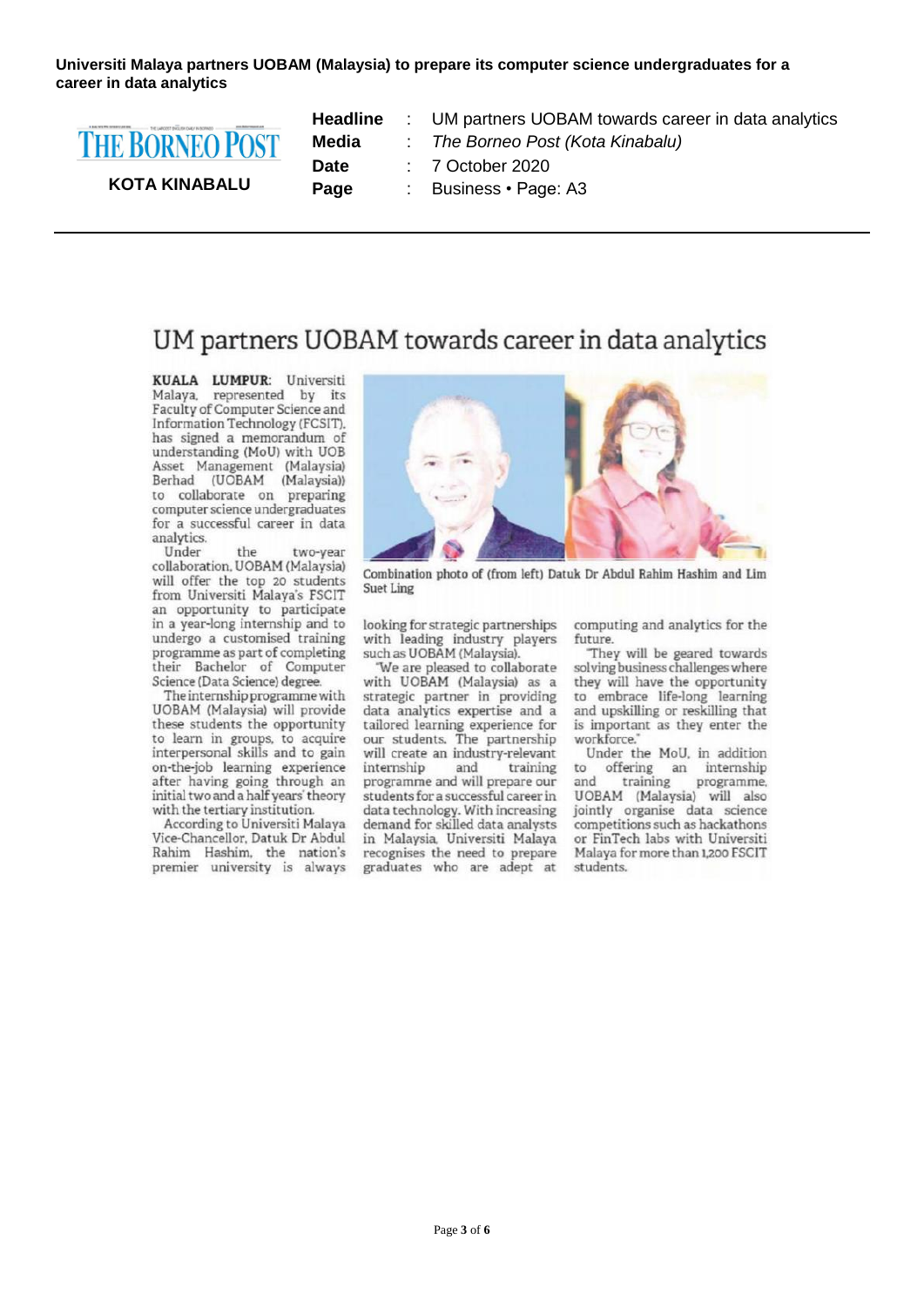Universiti Malaya partners UOBAM (Malaysia) to prepare its computer science undergraduates for a career in data analytics



|             | <b>Headline</b> : UOBAM signs memorandum to provide internship and |
|-------------|--------------------------------------------------------------------|
|             | training for UM students                                           |
| Media       | : Sin Chew Daily                                                   |
| <b>Date</b> | $: 7$ October 2020                                                 |
| Page        | : Business $\cdot$ Page: A3                                        |
|             |                                                                    |

# 大華資產管理簽署備忘錄 供馬大牛實習與

(吉隆坡6日讯)马来亚大学(马大)电脑 科学和资讯工艺院系代表该大学、与大华资产 管理(马来西亚)有限公司签署谅解备忘录, 为马大电脑科学系在籍生铺展成功的数据分析 职业生涯

该谅解备忘录将展开两年合作, 而该公司 将为马大电脑科学和资讯工艺院系首20名优秀 生提供参与一年期的实习计划和定制培训课程 的机会,有关的学生通过其实习计划可在群组 内学习、掌握人际关系技巧,并获取在职学习 经验。

马大校长拿督阿都拉欣哈欣指出,这次的 合作将为该大学的学生带来与行业相关的实习 和培训计划, 铺展成功的数据科技职业生涯。

他说, 随着我国市场对于数据分析师的需 求增长, 马大也意识到必需培育擅长于电脑运 算和分析的毕业生,并且让毕业生在步入职场 前进行实习及培训。

#### 林雪莲: 数据技能需求增

大华资产管理(马来西亚)有限公司首席 执行员林雪莲指出,该合作在工业革命4.0的环





阿都拉欣哈 林雪莲指出, 欣指出,该合作 工业革命4.0增加 将为马大学生铺 了市场对于数据技 展成功的数据科 能员工的需求。 技职业生涯。

境下, 变得极为关键和及时, 而有关革 命也增加了职业市场对于数据技能员工 的需求。

她说,如今的相关毕业生必需掌 握数据、自动化和最新科技为主的适当 科技,才能在未来的工作环境下取得成 功。

另外, 该谅解备忘录除了提供实习 和培训计划, 双方也将联手为逾1200名 电脑科学和资讯工艺系大学生, 举办编 程马拉松或金融科技实验室等的科学竞 赛。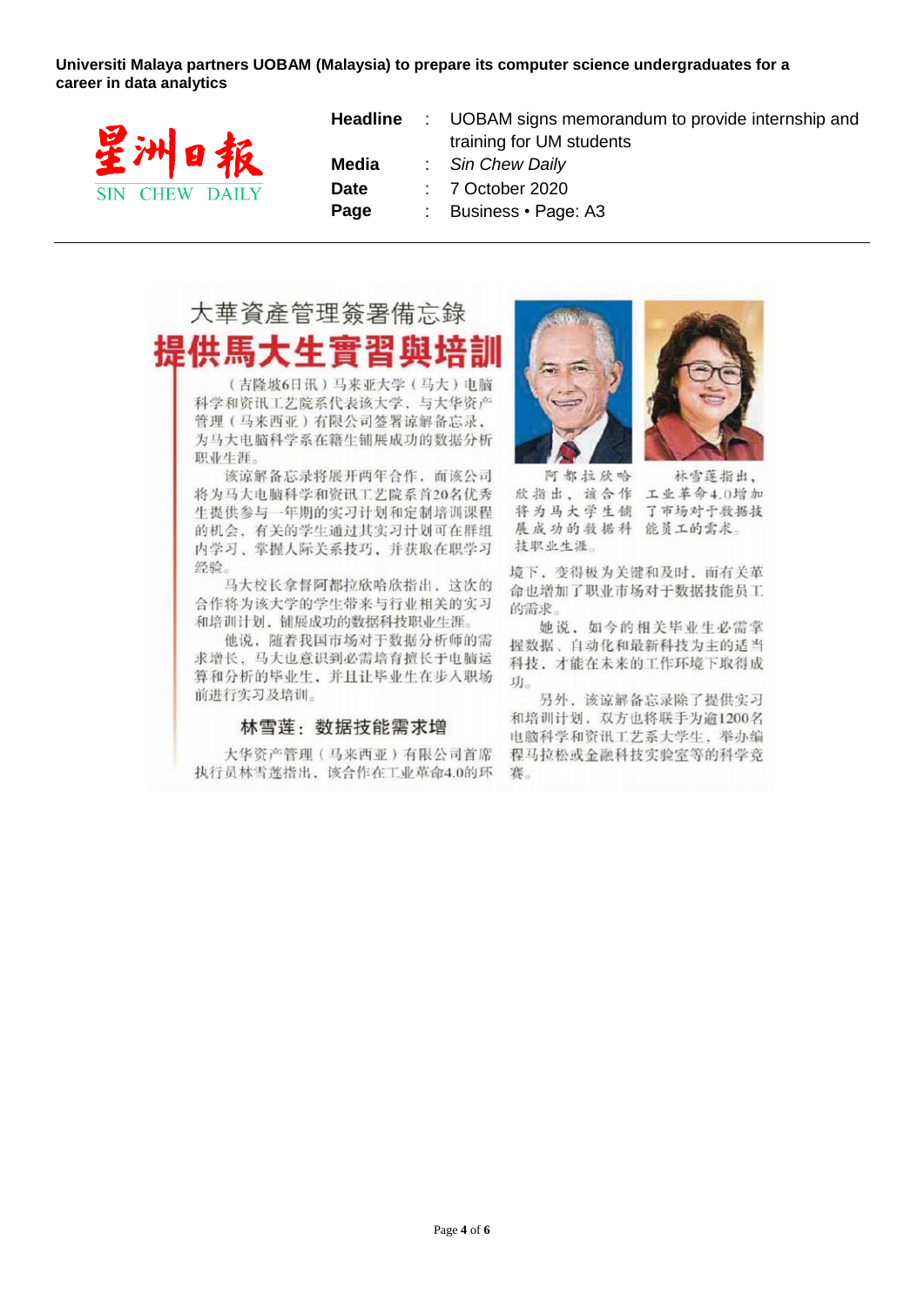**Universiti Malaya partners UOBAM (Malaysia) to prepare its computer science undergraduates for a career in data analytics**



**Headline** : Universiti Malaya partners with UOBAM (Malaysia)

**@** 164

**Media** : *[www.theiskandarian.com](http://www.theiskandarian.com/)*

**Date** : 8 October 2020

Page [https://www.theiskandarian.com/work/universiti-malaya](https://www.theiskandarian.com/work/universiti-malaya-partners-with-uobam-malaysia/)[partners-with-uobam-malaysia/](https://www.theiskandarian.com/work/universiti-malaya-partners-with-uobam-malaysia/)

## **EDUCATION** WORK

### Universiti Malaya partners with **UOBAM** (Malaysia)

A MoU was signed to mark a two-year collaboration for both organisations to provide a customised training and internship programme that focuses on data analytics







Universiti Malaya, represented by its Faculty of Computer Science and Information Technology (FCSIT), has signed a Memorandum of Understanding (MoU) with UOB Asset Management (Malaysia) Berhad (UOBAM (Malaysia)) to collaborate on preparing computer science undergraduates for a successful career in data analytics.

Under the two-year collaboration, UOBAM (Malaysia) will offer the top 20 students from Universiti Malaya's FSCIT an opportunity to participate in a year-long internship and to undergo a customised training programme as part of completing their Bachelor of Computer Science (Data Science) degree. The internship programme with UOBAM (Malaysia) will provide these students the opportunity to learn in groups, to acquire interpersonal skills and to gain on-the-job learning experience after having going through an initial two and a half years' theory with the tertiary institution (both theory and practical forms Universiti Malaya's overall 2u2i programme course, which was the first developed for a data science programme in Malaysia).

According to Universiti Malaya Vice-Chancellor, Datuk Ir. (Dr) Abdul Rahim Hashim, the nation's premier university is always looking for strategic partnerships with leading industry players such as UOBAM (Malaysia).

"We are pleased to collaborate with UOBAM (Malaysia) as a strategic partner in providing data analytics expertise and a tailored learning experience for our students. The partnership will create an industry-relevant internship and training programme and will prepare our students for a successful career in data technology. "With increasing demand for skilled data analysts in Malaysia, Universiti Malaya recognises the need to prepare graduates who are adept at computing and analytics for the future. They will be geared towards solving business challenges where they will have the opportunity to embrace life-long learning and upskilling or reskilling that is important as they enter the workforce."